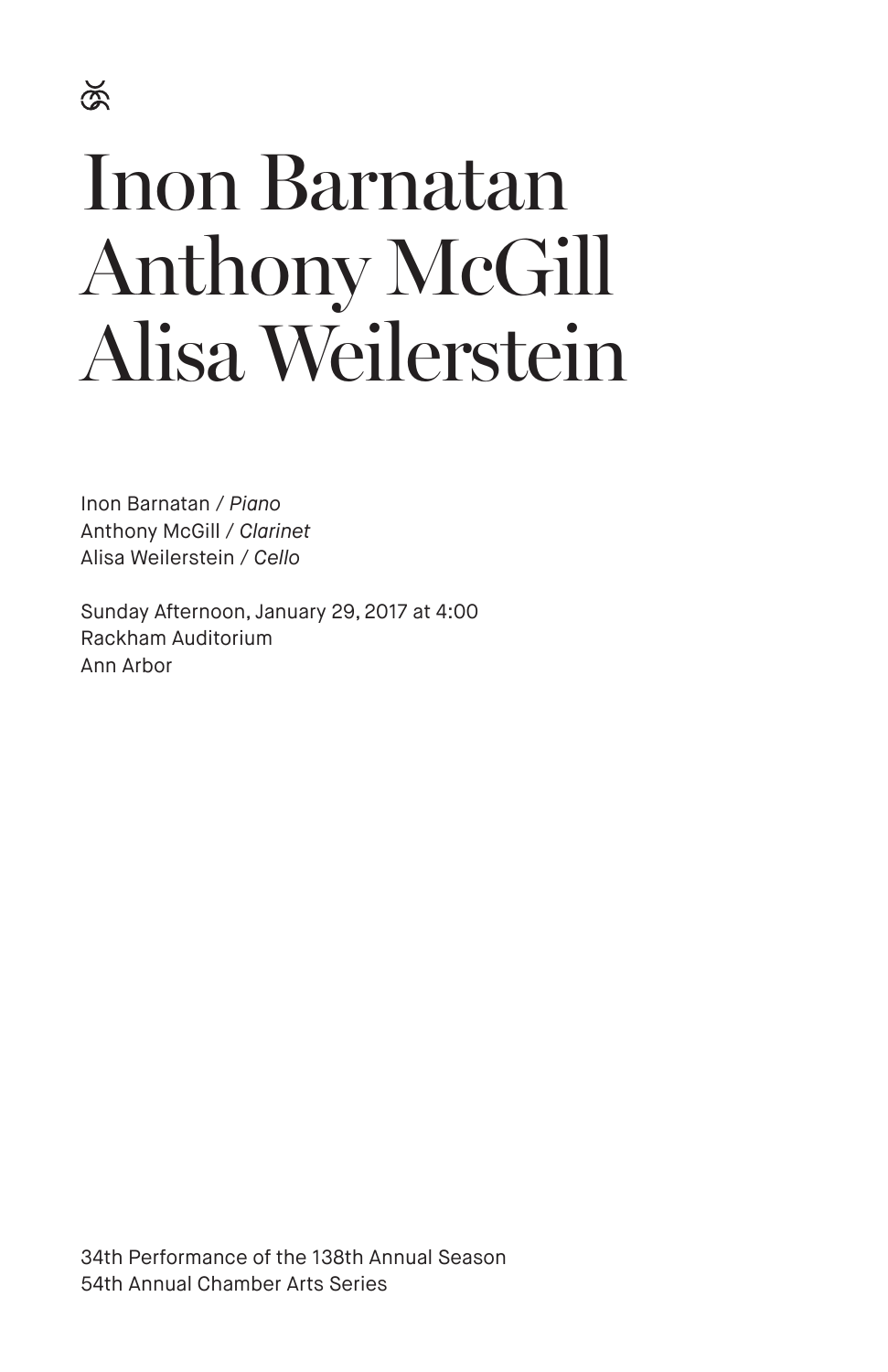This afternoon's supporting sponsors are Jerry and Gloria Abrams.

Media partnership provided by WGTE 91.3 FM and WRCJ 90.9 FM.

Joseph Hallman's *short stories* was commissioned by Music Accord for Inon Barnatan, Anthony McGill, and Alisa Weilerstein.

Mr. Barnatan and Ms. Weilerstein appear by arrangement with Opus 3 Artists.

Mr. McGill appears by arrangement with ACM 360 Artists.

In consideration of the artists and the audience, please refrain from the use of electronic devices during the performance.

The photography, sound recording, or videotaping of this performance is prohibited.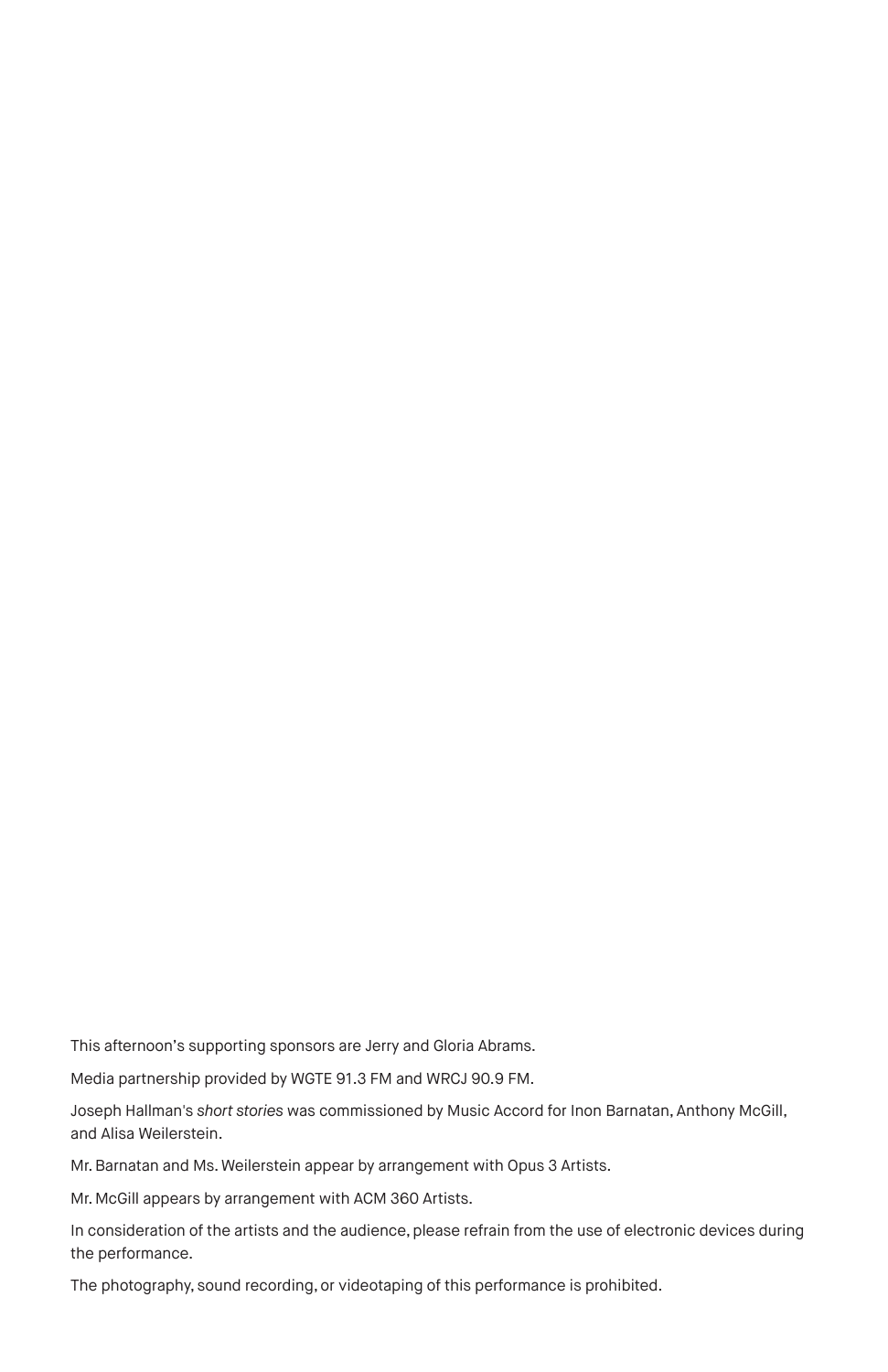# **PROGRAM**

*Ludwig van Beethoven* **Clarinet Trio in B-flat Major, Op. 11**

Allegro con brio Adagio Tema con variazioni ("Pria ch'io l'impegno": Allegretto)

# *Joseph Hallman* **short stories**

the Breakup familial memories at a funeral black-and-white noir: hardboiled with a heart of gold regret is for the weak the path of the curve

*UMS co-commission*

## **Intermission**

*Johannes Brahms* **Clarinet Trio in a minor, Op. 114**

Allegro Adagio Andantino grazioso Allegro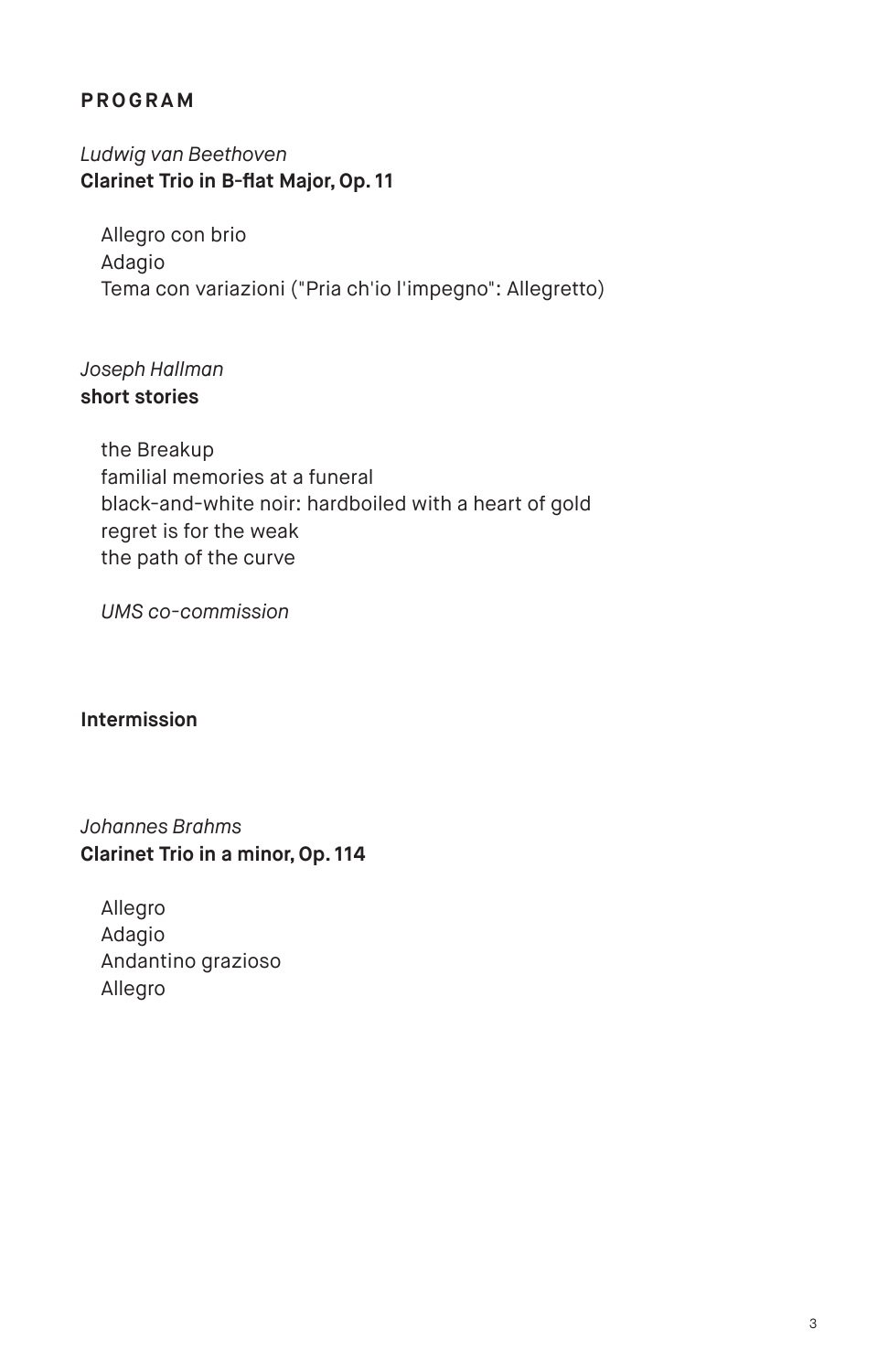## **CLARINET TRIO IN B-FLAT MAJOR, OP. 11 (1798)**

Ludwig van Beethoven *Born December 16, 1770 in Bonn, Germany Died March 26, 1827 in Vienna*

UMS premiere: For piano and strings: Alexander Schneider and Mischa Schneider of the Budapest String Quartet and pianist Eugene Istomin; February 1963 at Rackham Auditorium. For piano, cello, and clarinet: pianist Peter Orth, cellist Marcy Rosen, and clarinetist John Bruce Yeh; January 1981 at Rackham Auditorium.

#### **Snapshots of History…In 1798:**

- · French forces invade the Papal States and establish the Roman Republic
- · Eli Whitney contracts with the US federal government for 10,000 rifles, which he produces with interchangeable parts
- · Edward Jenner publishes his work on smallpox vaccination

Long before Beethoven conquered the concert halls with his symphonies and concertos, he had his first triumphs as a pianist and chamber musician in the aristocratic salons of Vienna. He was a regular guest at the palaces of the most prominent princes and counts of the imperial capital, and, despite his idiosyncratic manners, became a celebrity in high society within a few short years of his arrival in the city.

During the 1790s he wrote mainly solo piano works and chamber music (plus the first two piano concertos in which he shone as a soloist). The present trio came near the end of Beethoven's virtuoso period, and contains more than a few signs of the major style change to come a few years alter.

In its own day, the trio was noted mainly for its last movement, which contained variations on a popular tune of the time. Yet in all three

movements, Beethoven put his personal stamp on the conventional forms of chamber music. This is evident from the very opening. The forceful unison theme followed by a general rest immediately grabs our attention, and there is no let-up until the end. Particularly noteworthy (and particularly Beethovenian) are the sudden changes between energetic and lyrical themes, or the unexpected  $-$  and quite audible  $-$  jumps into relatively distant keys. Beethoven expanded the role of the development section where the themes are transformed and dissected to a far greater extent than used to be the case in, say, most works by Mozart. In this instance, a whole new figure (a series of fast arpeggios, or broken chords, in the right hand of the piano) is introduced, lending a much more excited character to the thematic fragments heard in the other two instruments and in the left hand of the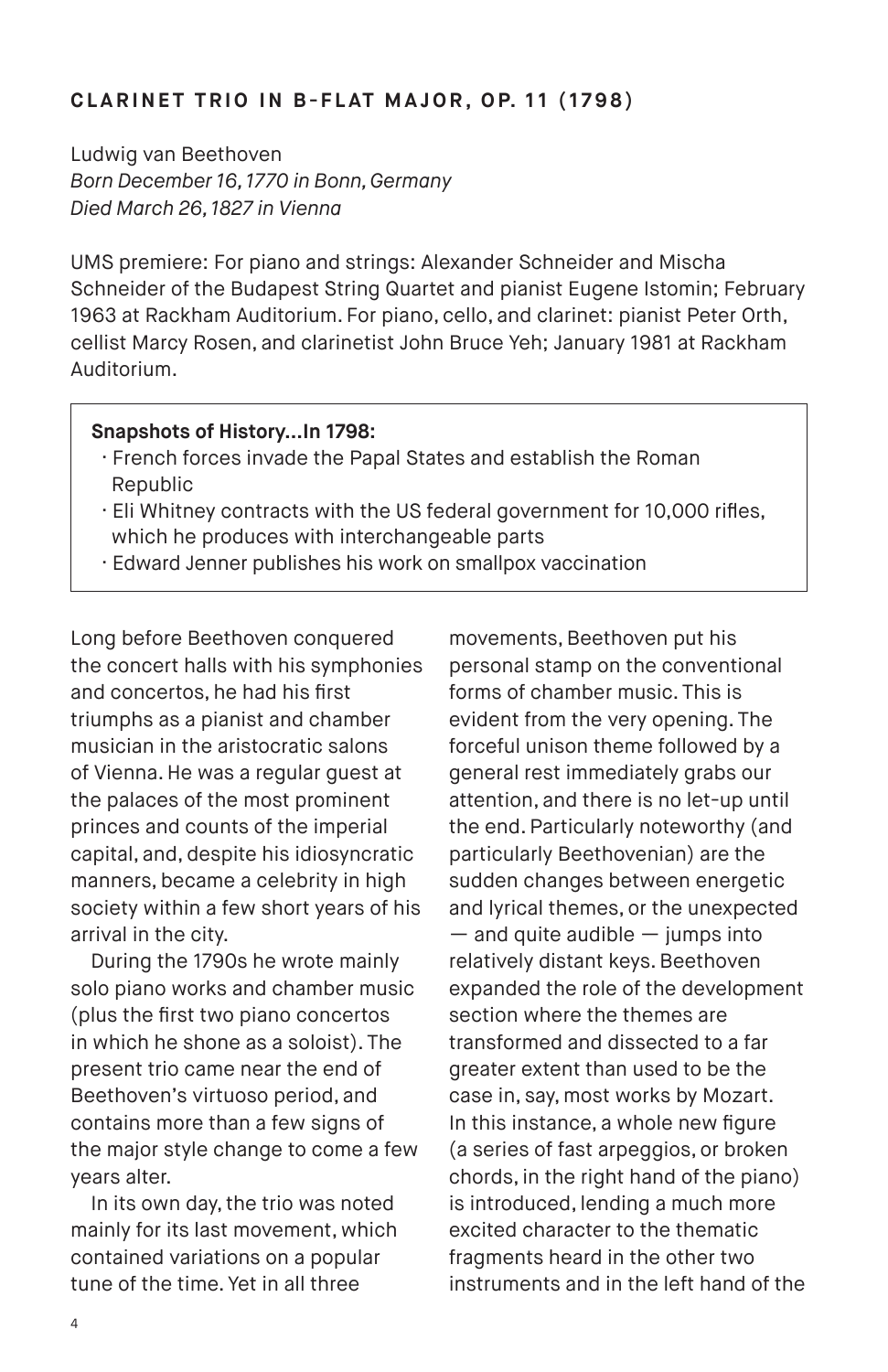piano. Another typical Beethovenian device, the *coda*, appears at the end of the movement, delaying the ending by a few striking extra measures.

The second movement is an "Adagio" that opens with an expressive cello melody. The second phrase of the melody belongs to the piano, which adds some lavish embellishments to the theme. After some fairly intricate key changes, the initial tonality and the initial melody return with extensive ornamentation in the accompanying voices. Like most slow movements, the "Adagio" ends softly, but Beethoven could not resist inserting at least one strong *fortissimo*  accent just before the close.

The popular tune on which the last movement's variations are based came from a successful Viennese opera of the day, *L'amor marinaro* (Sailor's Love) by Joseph Weigl (1766– 1845). Beethoven took the simple tune through nine increasingly complex transformations. Variation form was rather strictly codified at the end of the 18th century. For instance, the first variation in chamber works was often for piano alone; one variation had to be in the minor mode, and the last one was often in a faster tempo and a new meter. Beethoven respected some of these conventions but sometimes departed from them in surprising ways. His democratic spirit compelled him to let the first variation, for piano solo, be followed by a duo of the other two instruments with the piano uncharacteristically silent. He also included not one but two variations in minor, which is significant because the minor mode almost always stands for a heightened dramatic expression in classical music. Furthermore, most

of the variations are more structural than ornamental: rather than simply piling up virtuoso passages for the three instruments, Beethoven took the theme apart and, in some cases, concentrated on only some of its components, not all of them. The final variation is complete with the "Beethoven trill" (a very long sustained trill on the piano, found in a large number of his works), a few more sudden key changes, a more or less expected switch from 4/4 to 6/8 but a surprising return to 4/4 in the last bars.

It is said that this Trio once provoked a serious confrontation between Beethoven and a fashionable and eccentric virtuoso named Daniel Steibelt. According to a story told by Beethoven's friend Ferdinand Ries, Steibelt, who was known for his wildly extravagant style of improvisation, listened to the Beethoven trio at one of the aristocratic salons "with a sort of condescension." Eight days later Steibelt returned to the same salon and started to improvise on the same opera melody Beethoven had used. Beethoven, not to be outdone, was "insulted and angered; he improvised in such a manner that Steibelt left the room before he finished, would never again meet him and, indeed, made it a condition that Beethoven should not be invited before accepting an offer."

*Program note by Peter Laki.*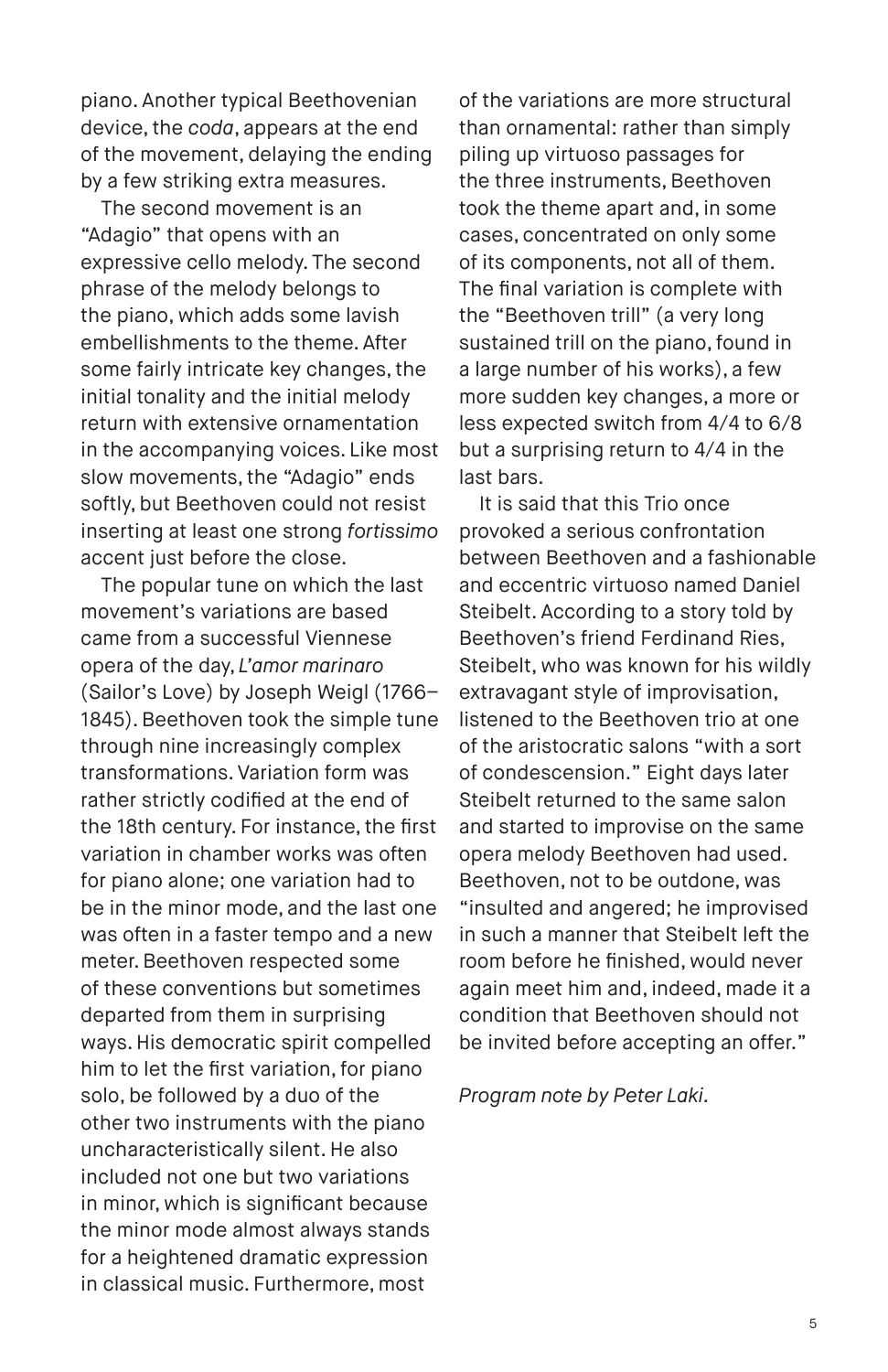# **SHORT STORIES (2017)**

Joseph Hallman *Born November 20, 1979 in Philadelphia, Pennsylvania*

UMS premiere: This piece has never been performed on a UMS concert.

#### From the composer:

The work is in five movements. Each movement's title is meant to serve as a prompt for the listener who is called upon to imagine their own "story" inspired by the musical content of each movement and the prompt of the movement's title.

Each member of the trio is a storyteller; equal in voice and perspective. Using diverse emotive colors, each movement flits to and from myriad musical styles. Simple lyricism, dissonant disorder, a rhythmic propulsion based on unison or nearunison figuration, and a heartbreaking/ heartbroken pastiche are examples of a few of the shades utilized to create this collage.

*Program note by composer Joseph Hallman.*

UMS is especially proud to co-commission and present this evening's performance of **Joseph Hallman's** *short stories*, written especially for Inon Barnatan, Anthony McGill, and Alisa Weilerstein. UMS's commitment to the commissioning of new work is an important part of its history and mission. Independently as well as through partnerships with peer and industry organizations including **Music Accord,** a commissioning consortium comprised of top classical music presenting organizations throughout the US, **UMS has commissioned over 70 new works since 1989.** Music Accord's goal is to create a significant number of new works and to ensure presentation of these works in venues throughout the US as well as internationally.

Since its formation in 1997, Music Accord has commissioned more than 20 new works through its collaboration with composers including William Bolcom, Elliott Carter, Mario Davidovsky, David Del Tredici, Gabriela Lena Frank, Lukas Foss, Osvaldo Golijov, Steven Mackey, Augusta Read Thomas, Kevin Puts, Roberto Sierra, Bright Sheng, and performing artists and ensembles including Jeremy Denk, Stephanie Blythe, Borromeo String Quartet, Brentano Quartet, Chanticleer, Thomas Hampson, Eighth Blackbird, St. Lawrence Quartet, Frederica von Stade, and Tokyo String Quartet.

#### **Music Accord Partners are:**

The Chamber Music Society of Lincoln Center Center for the Performing Arts at Penn State University Hancher Auditorium at University of Iowa Celebrity Series of Boston Kennedy Center for the Performing Arts Krannert Center Marquee Series at University of Illinois Mondavi Center for the Performing Arts at UC Davis Princeton University Concerts San Francisco Performances Tanglewood Festival/Boston Symphony Orchestra UMS at the University of Michigan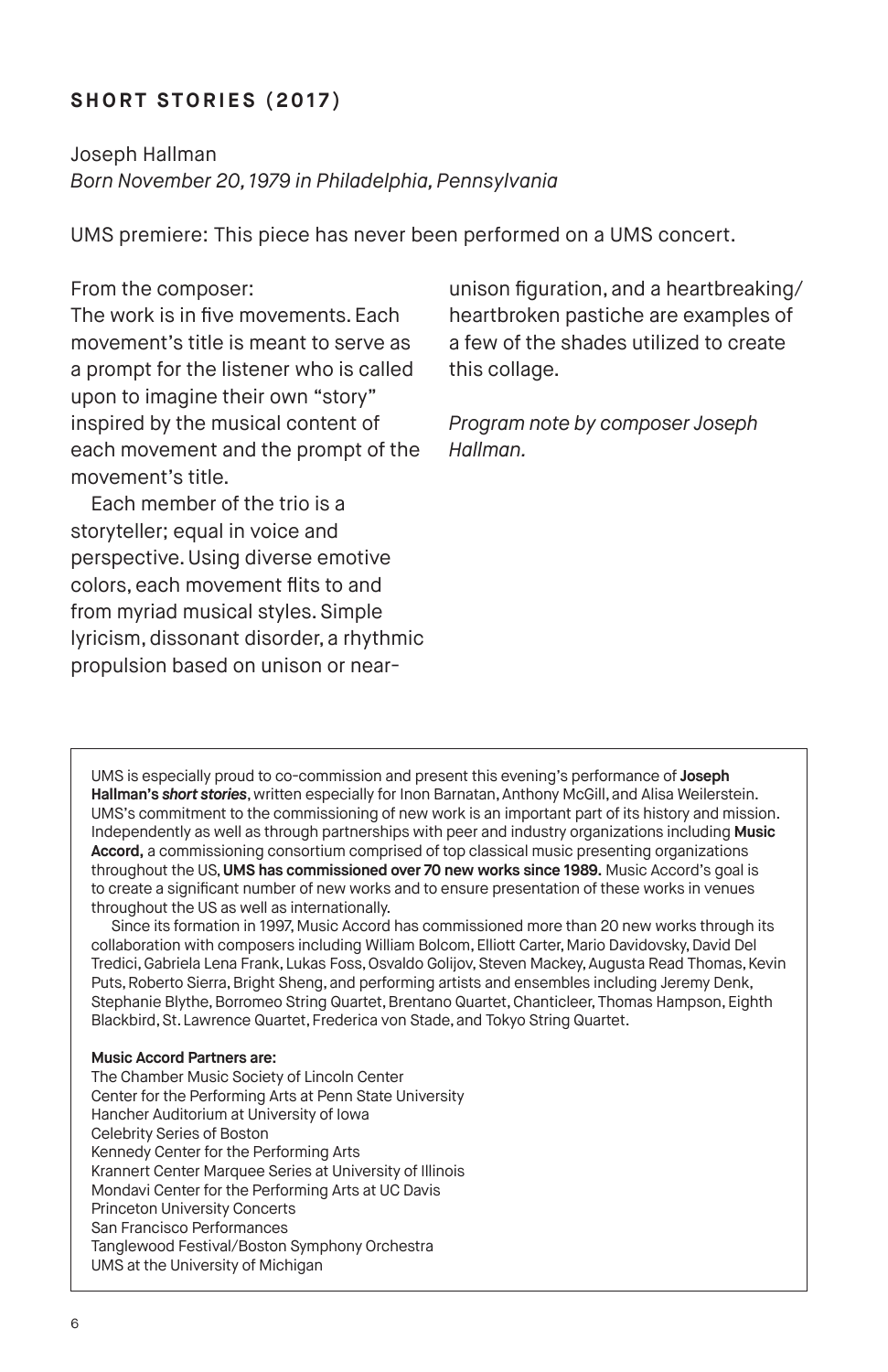#### **CLARINET TRIO IN A MINOR, OP. 114 (1891)**

Johannes Brahms *Born May 7, 1833 in Hamburg, Germany Died April 3, 1897 in Vienna*

UMS premiere: Reginald Kell Players; February 1954 in Rackham Auditorium.

#### **Snapshots of History…In 1891:**

- · Thomas Edison's prototype kinetoscope is first displayed at Edison's Laboratory, for a convention of the National Federation of Women's Clubs
- · Arthur Conan Doyle's detective Sherlock Holmes appears in *The Strand Magazine* in London for the first time
- · Asteroid 323 Brucia becomes the first asteroid discovered using photography

Brahms was only 64 when he died, but — even before he contracted his fatal illness — he looked older than his age, and he cultivated that image with his legendary long beard. Since about 1890, he had been talking about retiring from composition (though in the event he never did). Yet almost everything he wrote in his final years has a definite "autumnal" quality: nostalgia, resignation, and leave-taking are written all over his late scores.

At the same time, the "old" master could still get excited about new discoveries. One such discovery was the clarinet, which he had never used in a chamber work before. It was in 1891 that Brahms met Richard Mühlfeld, principal clarinet in Meiningen, where Brahms's friend Hans von Bülow was the music director. He instantly fell in love with "Miss Clarinet," as he playfully called the instrument, and within a short space of time wrote four major works for it: the present trio, the supremely beautiful *Clarinet Quintet*, and two great sonatas.

Thus, a mature musical style perfected over the decades is combined here with a new timbre. The combination of clarinet, cello, and piano is peculiar to Brahms, who consciously altered the clarinetviola-piano scoring Mozart had used in *his* clarinet trio. This means that the lower, darker registers are emphasized, which suits the emotional character of the work. In spite of the tempo marking "Allegro," the first movement seems to be in no hurry; it is more contemplative than dynamic, except for a brief outburst in the development section. In the concluding section, the tempo becomes even slower, and the three instruments are instructed to play *pianissimo* during the entire coda.

The sun of Brahms's "Indian summer" comes out in the second movement, an intensely emotional "Adagio," with long melodic lines and exquisite figurations. Then, the mood lightens for the last two movements: the gentle lyricism of the "Andante grazioso" turns into a genuine Ländler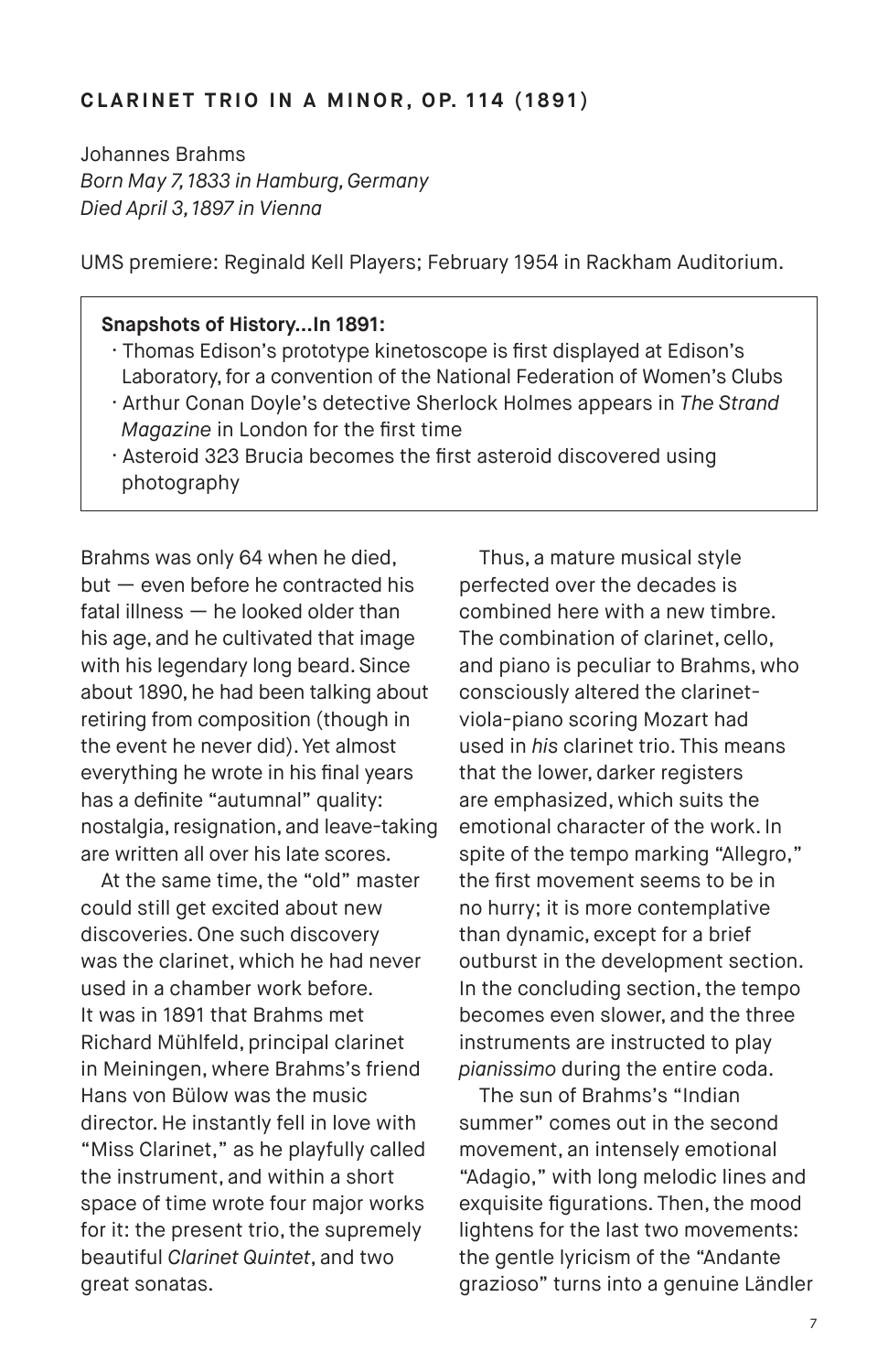dance in the middle section. The last movement contains echoes of the Hungarian Gypsy music that was so dear to Brahms, though this time, they are really distant echoes. The poignant falling thirds of the Fourth Symphony also reappear, but the familiar musical elements are united in an intriguing new manner, with subtle metric changes and — at the very end — with a sense of newfound vigor and high energy.

*Program note by Peter Laki.*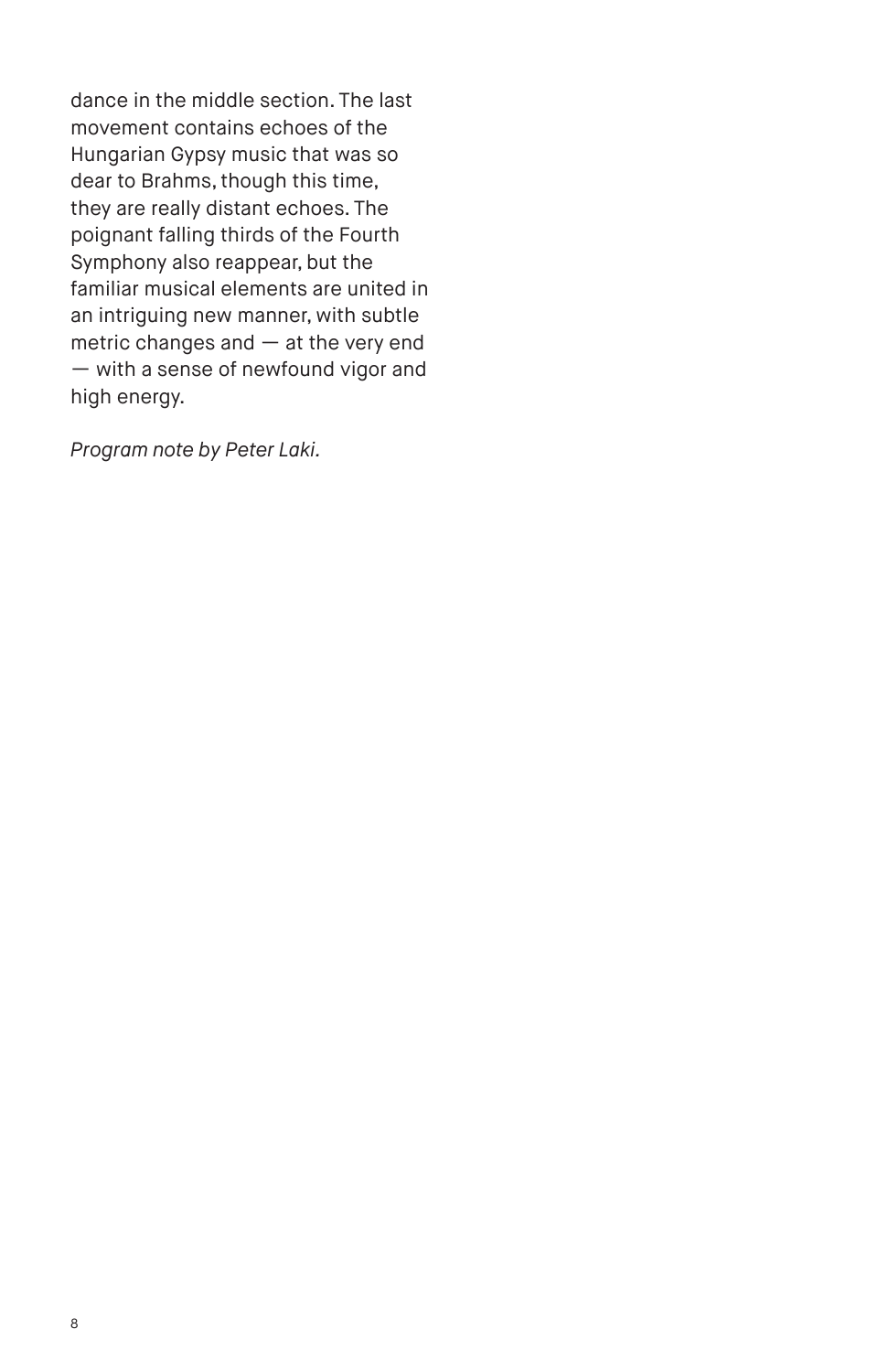# **ARTISTS**

Celebrated for his poetic sensibility, probing intellect, and consummate artistry, Israeli pianist **Inon Barnatan** is embarking on his third and final season as the inaugural Artist-in-Association of the New York Philharmonic, appearing as soloist in subscription concerts, taking part in regular chamber performances, and acting as ambassador for the orchestra.

Over the summer, Mr. Barnatan made a host of high-profile festival appearances, including the Seattle, Santa Fe, Delft, and Aspen Festivals, all capped by a solo recital marking his Mostly Mozart debut. In the 2016–17 season he debuts with the Leipzig Gewandhaus Orchestra under the baton of New York Philharmonic music director Alan Gilbert, the Chicago Symphony Orchestra under Jesús López-Cobos, the Baltimore Symphony under Vasily Petrenko, and the Seattle Symphony under Ludovic Morlot. He returns to the New York Philharmonic under Manfred Honeck, and embarks on three tours: of the US with the Academy of St Martin in the Fields, of Europe with his frequent recital partner Alisa Weilerstein, and of the US again performing a trio program with Ms. Weilerstein and clarinetist Anthony McGill, including a concert at the Chamber Music Society of Lincoln Center. Other highlights include concerto performances in Japan, Hong Kong, and Australia, the complete Beethoven concerto cycle in Marseille, and several concerts at London's Wigmore Hall.

A recipient of both the Avery Fisher Career Grant and Lincoln Center's Martin E. Segal Award, Mr. Barnatan has performed extensively with many of the world's foremost orchestras, including those of Cleveland, Los Angeles, Philadelphia, and San Francisco; Deutsches Symphonie-Orchester Berlin; the Royal Stockholm

Symphony Orchestra; and the Gulbenkian Orchestra of Lisbon. He has worked with such distinguished conductors as Gustavo Dudamel, Michael Tilson Thomas, James Gaffigan, Susanna Mälkki, Matthias Pintscher, Thomas Søndergård, David Robertson, Edo de Waart, Pinchas Zukerman, and Jaap van Zweden. Passionate about contemporary music, in recent seasons the pianist has premiered new pieces composed for him by Matthias Pintscher, Sebastian Currier, and Avner Dorman.

"A born Schubertian" (*Gramophone*), Mr. Barnatan's critically acclaimed discography includes Avie and Bridge recordings of the Austrian composer's solo piano works, as well as *Darknesse Visible*, which scored a coveted place on the *New York Times*' "Best of 2012" list. Last October the pianist released *Rachmaninov & Chopin: Cello Sonatas* on Decca Classics with Ms. Weilerstein, which earned rave reviews on both sides of the Atlantic.

Recognized as one of the classical music world's finest solo, chamber, and orchestral musicians, **Anthony McGill** was named principal clarinet of the New York Philharmonic beginning in September 2014. He previously served as principal clarinet of the Metropolitan Opera Orchestra and associate principal clarinet of the Cincinnati Symphony Orchestra.

Mr. McGill has appeared as soloist with many orchestras including the Metropolitan Opera Orchestra, the American Symphony Orchestra, and the New York String Orchestra, all at Carnegie Hall. In January 2015 he performed and recorded the Nielsen *Clarinet Concerto* with the New York Philharmonic. Other orchestral performances have been with the Amarillo,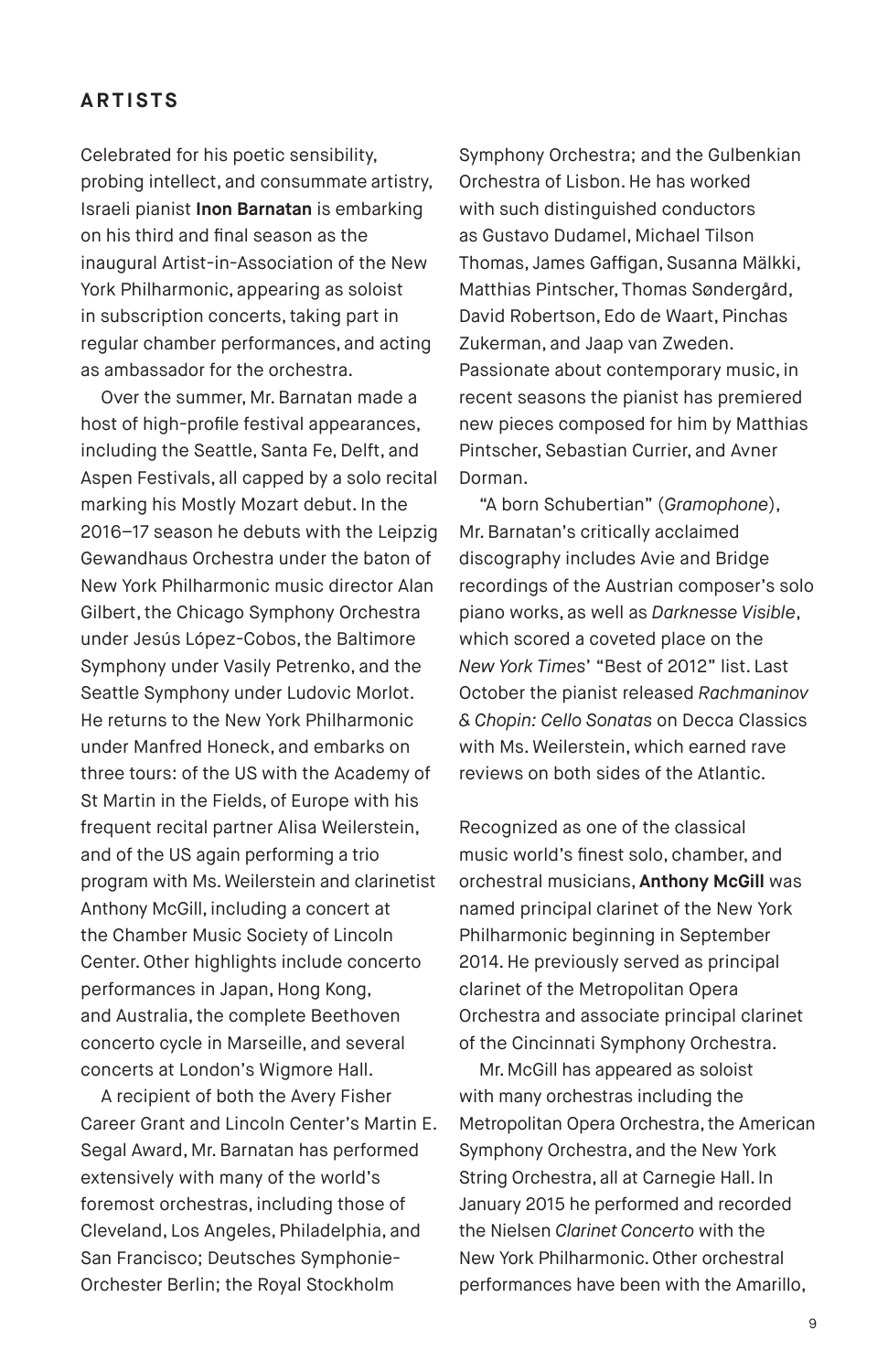Baltimore, Kansas City, Memphis, New Jersey, and San Diego symphony orchestras, as well as Orchestra 2001 and the Chicago Youth Symphony Orchestra.

As a chamber musician, Mr. McGill has performed throughout the US, Europe, and Asia with the Brentano, Daedalus, Dover, Guarneri, JACK, Miro, Pacifica, Shanghai, Takács, and Tokyo quartets. He tours with Musicians from Marlboro, appears under the auspices of the Chamber Music Society of Lincoln Center, as well as the Philadelphia Chamber Music Society. Festival appearances include Tanglewood, Marlboro, Mainly Mozart, Music@Menlo, and Santa Fe, Seattle, and Skaneateles.

Mr. McGill has collaborated with Emanuel Ax, Yefim Bronfman, Gil Shaham, Midori, Mitsuko Uchida, and Lang Lang, and on January 20, 2009, performed with Itzhak Perlman, Yo-Yo Ma, and Gabriela Montero at the inauguration of President Barack Obama. He recently founded the McGill/ McHale Trio with his brother Demarre and pianist Michael McHale. In December 2016 the McGill/McHale Trio performed in New York, Baltimore, Philadelphia, and Washington, DC, followed by recording sessions in Chicago.

A recipient of an Avery Fisher Career Grant and the Sphinx Medal of Excellence, Mr. McGill was the 2015–16 WQXR Artistin-Residence and has appeared on *Performance Today*, MPR's *St. Paul Sunday Morning* and *Mr. Roger's Neighborhood*. In 2013 with his brother Demarre, he appeared on *NBC Nightly News*, the *Steve Harvey Show*, and on MSNBC with Melissa Harris-Perry. In March 2016, he was presented with the John Jay Justice Award.

A graduate of the Curtis Institute of Music, Mr. McGill is in demand as a teacher, and serves on the faculty of the Curtis Institute of Music, The Juilliard School, the Peabody Institute of Johns Hopkins

University, Bard College Conservatory of Music, and Manhattan School of Music, and has given master classes throughout the US, Europe, and South Africa.

"A young cellist whose emotionally resonant performances of both traditional and contemporary music have earned her international recognition…Ms. Weilerstein is a consummate performer, combining technical precision with impassioned musicianship," stated the MacArthur Foundation, when awarding American cellist **Alisa Weilerstein** a 2011 MacArthur Fellowship.

Ms. Weilerstein's 2016–17 season includes, for the first time in her career, performances of Bach's complete suites for unaccompanied cello: at Caramoor; in Washington, DC; and in London. In January she embarks on a nine-city US tour with longtime recital partner Inon Barnatan and clarinetist Anthony McGill, including a concert in New York's Alice Tully Hall and performances of a Joseph Hallman premiere composed for the trio. She tours Europe with Mr. Barnatan later in the spring, with stops in Salzburg and at London's Wigmore Hall. Her busy international concert schedule this season features performances around the globe: she performs Britten's *Cello Symphony* with the New World Symphony; Shostakovich's First Cello Concerto with the Lausanne Chamber Orchestra, the Netherlands Philharmonic, and the National Symphony in both Washington, DC and Moscow; Prokofiev's *Sinfonia concertante* with the Royal Stockholm Philharmonic and the Dallas Symphony; Schumann with the San Francisco Symphony and at Carnegie Hall in the company of the Orpheus Chamber Orchestra, with which she then tours the same program to Italy and Spain; Elgar with the Staatskapelle Weimar; Walton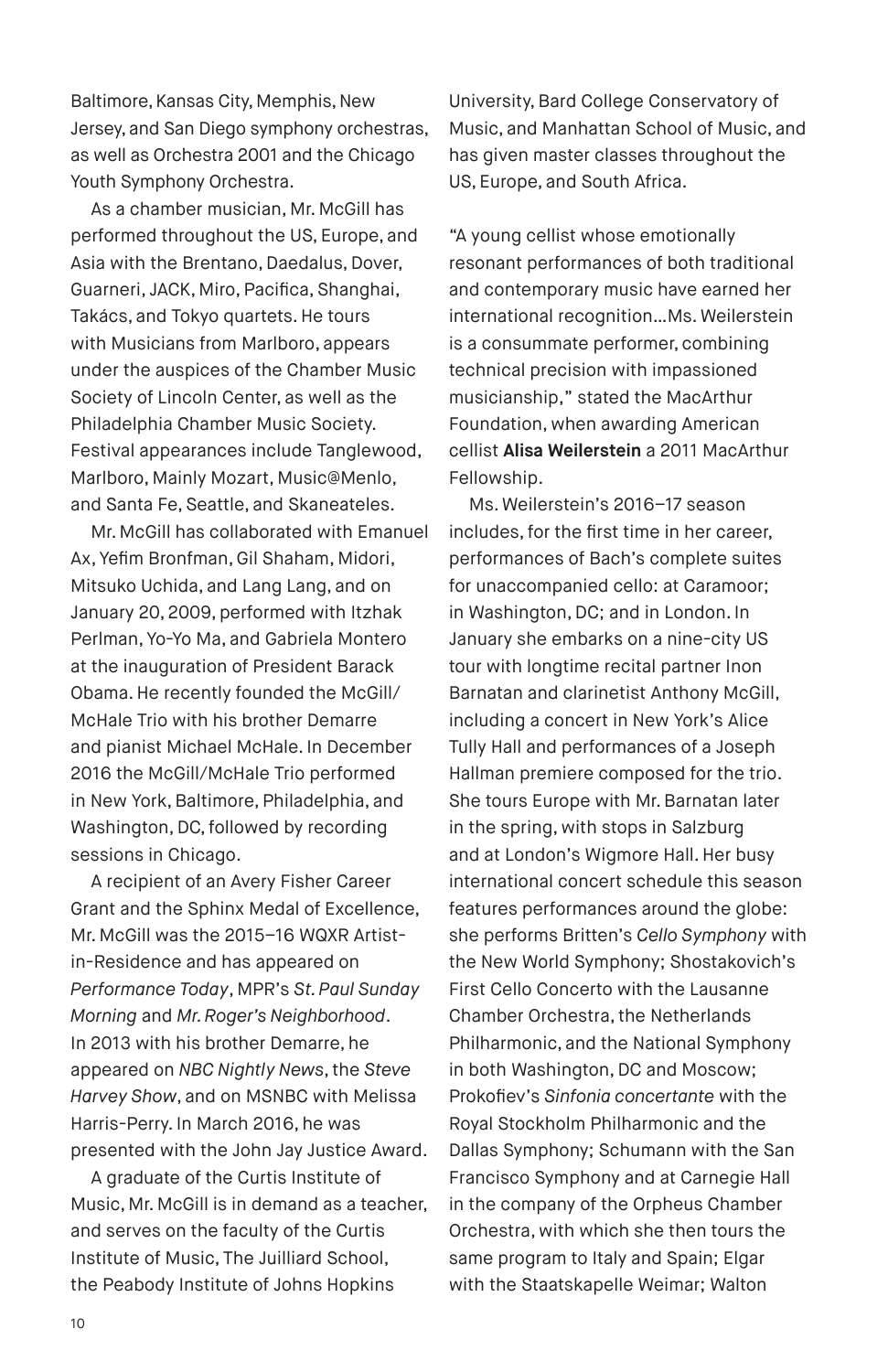with Amsterdam's Residentie Orkest; and Dvořák with the Minnesota Orchestra, Sydney Symphony, and the Tokyo Symphony on a three-stop tour of Japan, where she will also play four solo recitals. She performs Henri Dutilleux's *Tout un monde lointain…*with Lisbon's Gulbenkian Orchestra, and gives the world premiere of Matthias Pintscher's Cello Concerto with the Boston Symphony Orchestra, which cocommissioned the piece for her.

As an exclusive Decca Classics recording artist, Ms. Weilerstein released her fifth album in September, playing Shostakovich's two cello concertos with the Bavarian Radio Symphony under Pablo Heras-Casado, in performances recorded live last season. Her discography also includes Dvořák's Cello Concerto; *Solo*, her compilation of unaccompanied 20th-century cello music; and Elgar and Elliott Carter's cello concertos with Daniel Barenboim and the Staatskapelle Berlin, which was named *BBC Music*'s "Recording of the Year 2013."

Ms. Weilerstein's career milestones include an emotionally tumultuous account of Elgar's concerto with the Berlin Philharmonic and Barenboim in Oxford, England, and a performance at the White House for President and Mrs. Obama. An ardent champion of new music, she has worked on multiple projects with Osvaldo Golijov and Pintscher, and premiered works by Lera Auerbach and Joseph Hallman. She appears at major music festivals worldwide, and regularly collaborates with Venezuela's Simón Bolívar Symphony Orchestra and the *El Sistema* education program.

Ms. Weilerstein, whose honors include Lincoln Center's 2008 Martin E. Segal prize and the 2006 Leonard Bernstein Award, is a graduate of the Cleveland Institute of Music and Columbia University. Diagnosed with type 1 diabetes, she is a Celebrity Advocate for the Juvenile Diabetes Research Foundation.

#### **UMS ARCHIVES**

This afternoon's concert marks the fourth performances under UMS auspices by pianist **Inon Barnatan** and clarinetist **Anthony McGill,** and the third UMS performance by cellist **Alisa Weilerstein**. Mr. Barnatan made his UMS debut in February 2008 at Hill Auditorium in a program with Chamber Music Society of Lincoln Center entitled *A Celebration of the Keyboard: Music for Piano, Four Hands*. He most recently appeared under UMS auspices in October 2015 as piano soloist with the New York Philharmonic under the baton of Alan Gilbert in a performance of Beethoven's First Piano Concerto. Mr. McGill made his UMS debut as principal clarinetist of the New York Philharmonic in three concerts conducted by Alan Gilbert in October 2015 at Hill Auditorium; this afternoon's concert marks his UMS solo debut. Ms. Weilerstein made her UMS debut in October 2009 in recital with Mr. Barnatan at Hill Auditorium, and most recently appeared under UMS auspices with the Ariel Quartet in February 2014 at Rackham Auditorium.